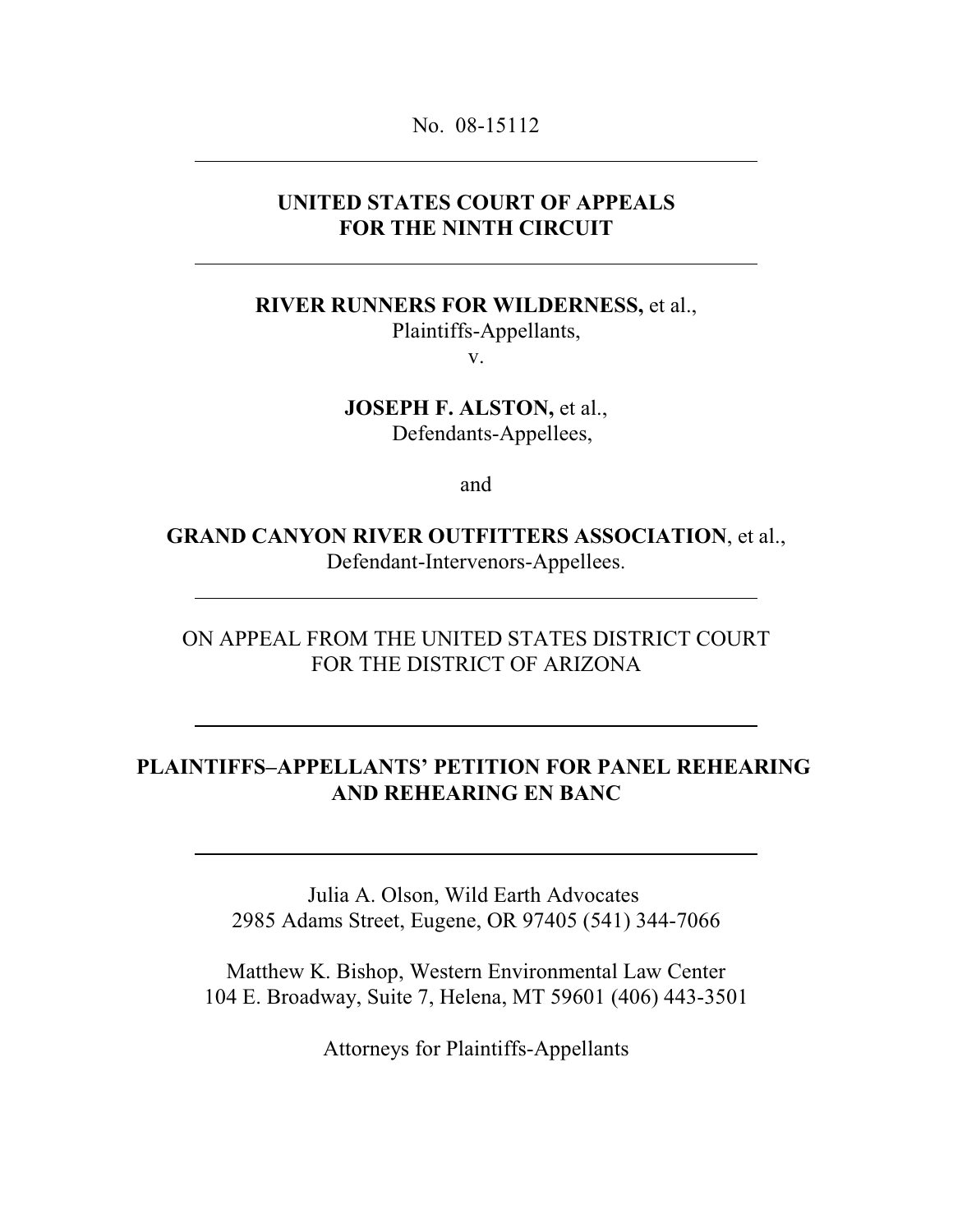# TABLE OF CONTENTS

| 1. |                                                                                                                                                        |  |
|----|--------------------------------------------------------------------------------------------------------------------------------------------------------|--|
| 2. | The Panel's Opinion Holding that NPS's Management Policies Are<br>Unenforceable Conflicts with Another Decision of this Court                          |  |
| 3. | <u>The Panel Overlooked a Binding Regulation Requiring NPS to</u>                                                                                      |  |
| 4. | The Panel's Holding that NPS Management Policies are<br>Unenforceable is Fundamentally Unfair and Inconsistent with the                                |  |
| 5. | The Panel Overlooked Mandatory NPS Directives to Manage                                                                                                |  |
| 6. | The Panel Overlooked the Pertinent Fact that NPS Authorized New<br>Motorized Commercial Services and Issued New Permits in Violation<br>$\overline{7}$ |  |
| 7. | The Panel Mistakes the Concessions Act as the Governing Statute<br>$\mathbf Q$<br>for National Parks.                                                  |  |
| 8. | The Panel's Necessity Ruling Under the Concessions Act is Premised                                                                                     |  |
| 9. | The Panel's Order Holding that NPS Complied with the Concessions<br>Act Conflicts with the Law of this Circuit that an Agency's Rationale              |  |
|    |                                                                                                                                                        |  |

10. The Panel Mistakenly Equates the Mandate to Conserve the River's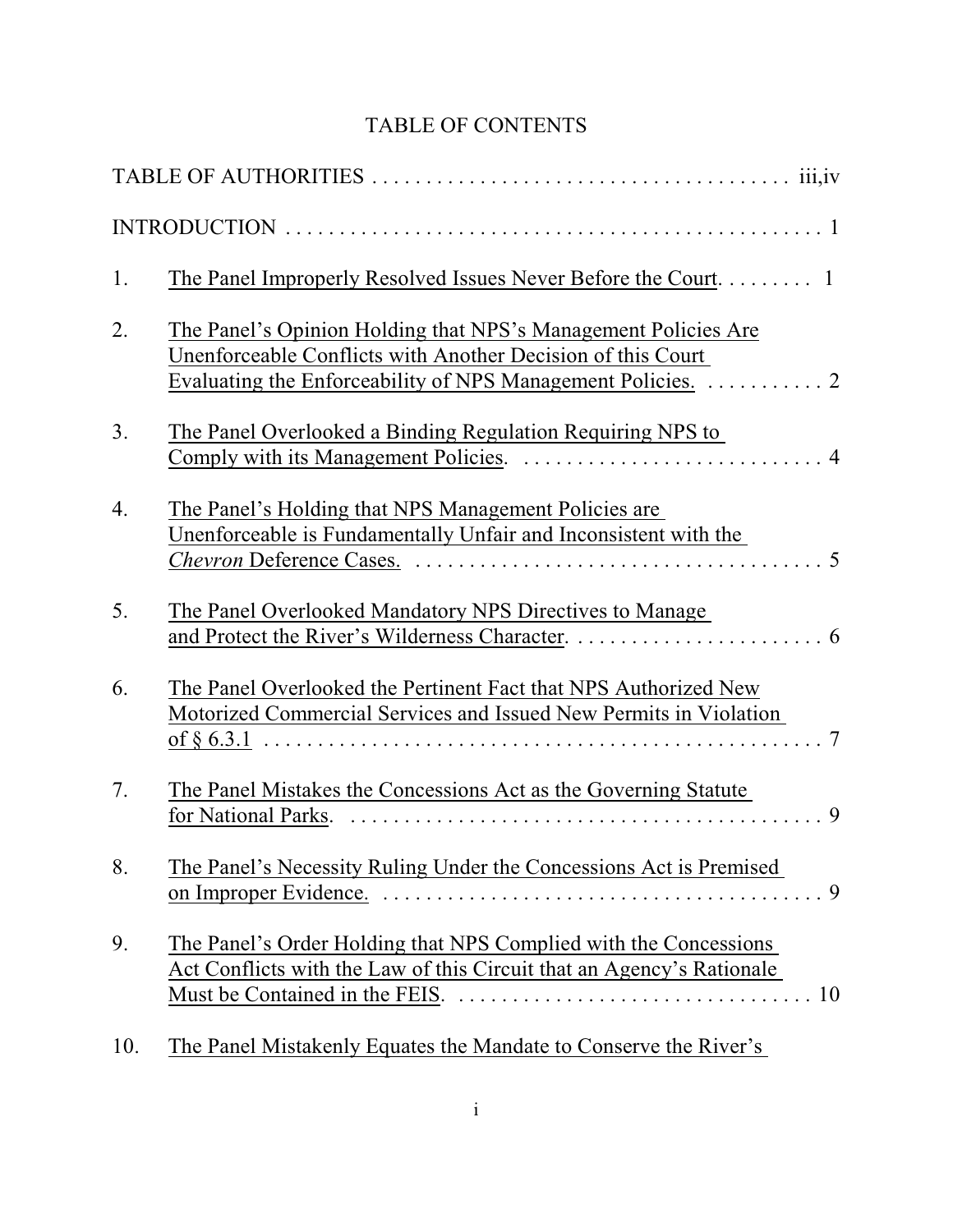|     | Values to the Highest Practicable Degree with the Organic Act's      |
|-----|----------------------------------------------------------------------|
|     |                                                                      |
|     |                                                                      |
| 11. | The Panel Misinterprets River Runners' Impairment Claim and          |
|     |                                                                      |
|     |                                                                      |
| 12. | The Panel's Order Conflicts with this Court's Decision in Wilderness |
|     | Preservation Fund v. Kleppe, which Establishes the Legal Standard    |
|     |                                                                      |
|     |                                                                      |
| 13. | The Panel Overlooks Material Facts Demonstrating that the            |
|     |                                                                      |
|     |                                                                      |
|     |                                                                      |
|     |                                                                      |
|     |                                                                      |
|     |                                                                      |
|     |                                                                      |
|     |                                                                      |
|     |                                                                      |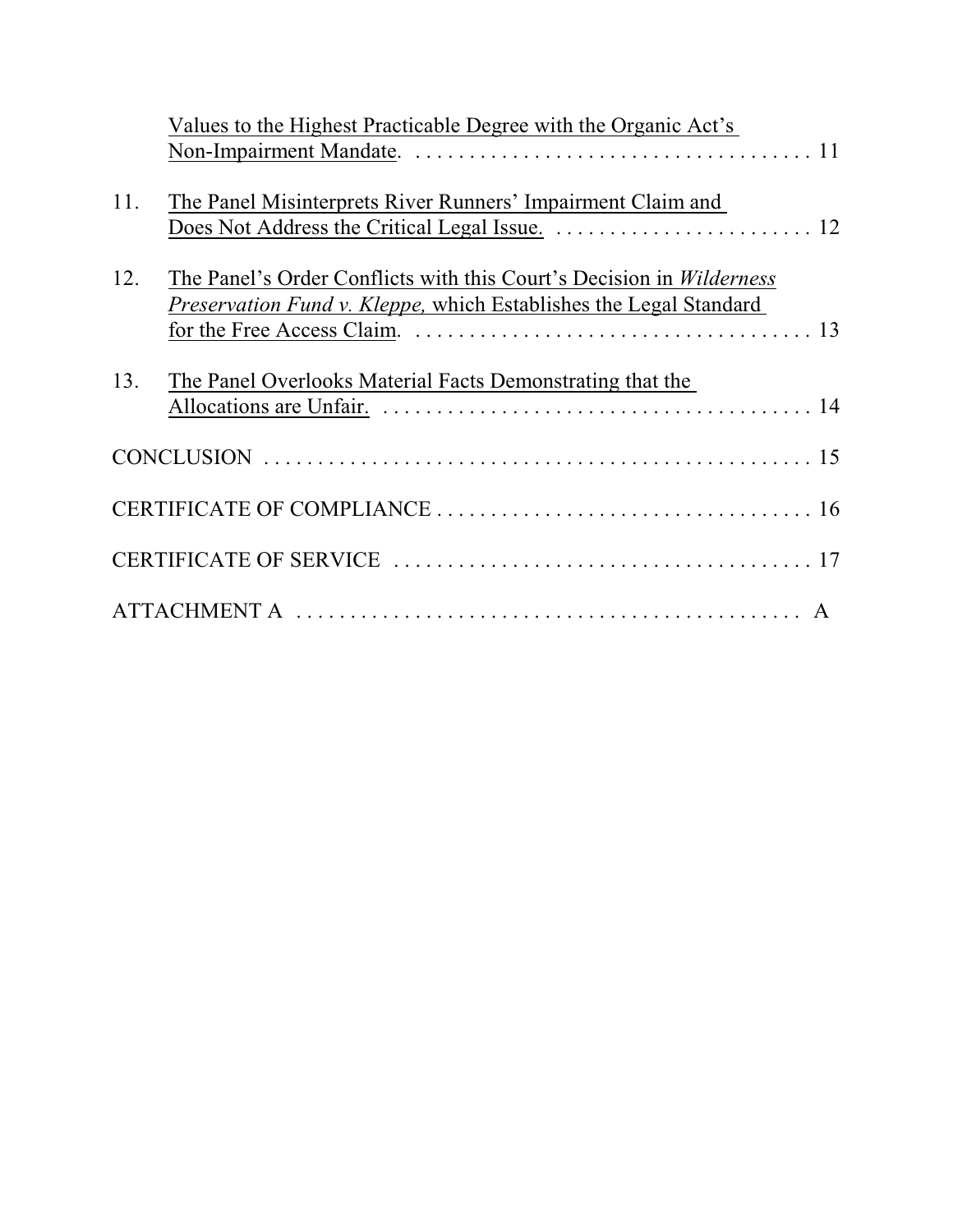## TABLE OF AUTHORITIES

| ∼<br>÷.<br>. . |  |
|----------------|--|
|                |  |

| <b>Blue Mountains Biodiversity Project v. Blackwood, 161 F.3d 1208</b>                           |
|--------------------------------------------------------------------------------------------------|
| Greater Yellowstone Coalition v. Kempthorne, 577 F. Supp. 2d 183                                 |
| High Sierra Hikers Assn. v. Blackwell, 390 F.3d 630 (9th Cir. 2004)  9                           |
| Northwest Ecosystem Alliance v. U.S. Fish and Wildlife Serv.,                                    |
| Norton v. Southern Utah Wilderness Alliance, 124 S.Ct. 2372 (2004)  3                            |
| Pacific Coast Fed. Of Fisherman's Assoc. v. Nat'l Marine Fisheries Serv.,                        |
| River Runners for Wilderness v. Martin, $- F. 3d - 2009 WL 2151356$                              |
|                                                                                                  |
|                                                                                                  |
| Southern Utah Wilderness Alliance v. Nat'l Park Serv.,                                           |
|                                                                                                  |
|                                                                                                  |
| <i>U.S. v. Fifty Three (53) Eclectus Parrots</i> , 685 F. 2d 1131 (9 <sup>th</sup> Cir. 1982)  4 |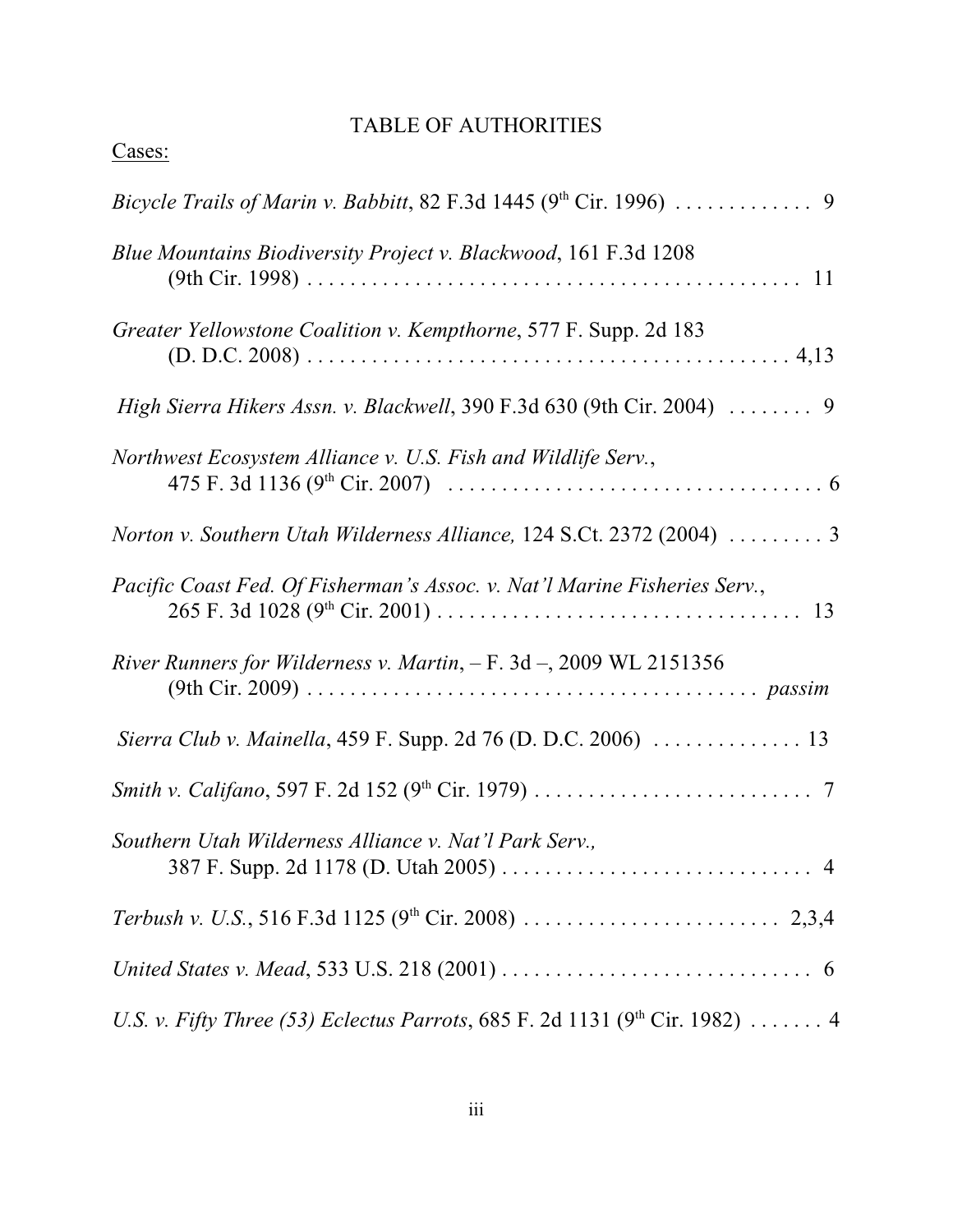| Western Radio Services Company v. Espy, 79 F. 3d 896 (9th Cir. 1996)  4        |
|--------------------------------------------------------------------------------|
| Wilderness Preservation Fund v. Kleppe, $608$ F.2d 1250 ( $9th$ Cir. 1979)  14 |
| Statutes:                                                                      |
|                                                                                |
| Regulations:                                                                   |
|                                                                                |
|                                                                                |
| <b>Management Policies:</b>                                                    |
|                                                                                |
|                                                                                |
|                                                                                |
|                                                                                |
|                                                                                |
|                                                                                |
|                                                                                |
|                                                                                |
|                                                                                |
|                                                                                |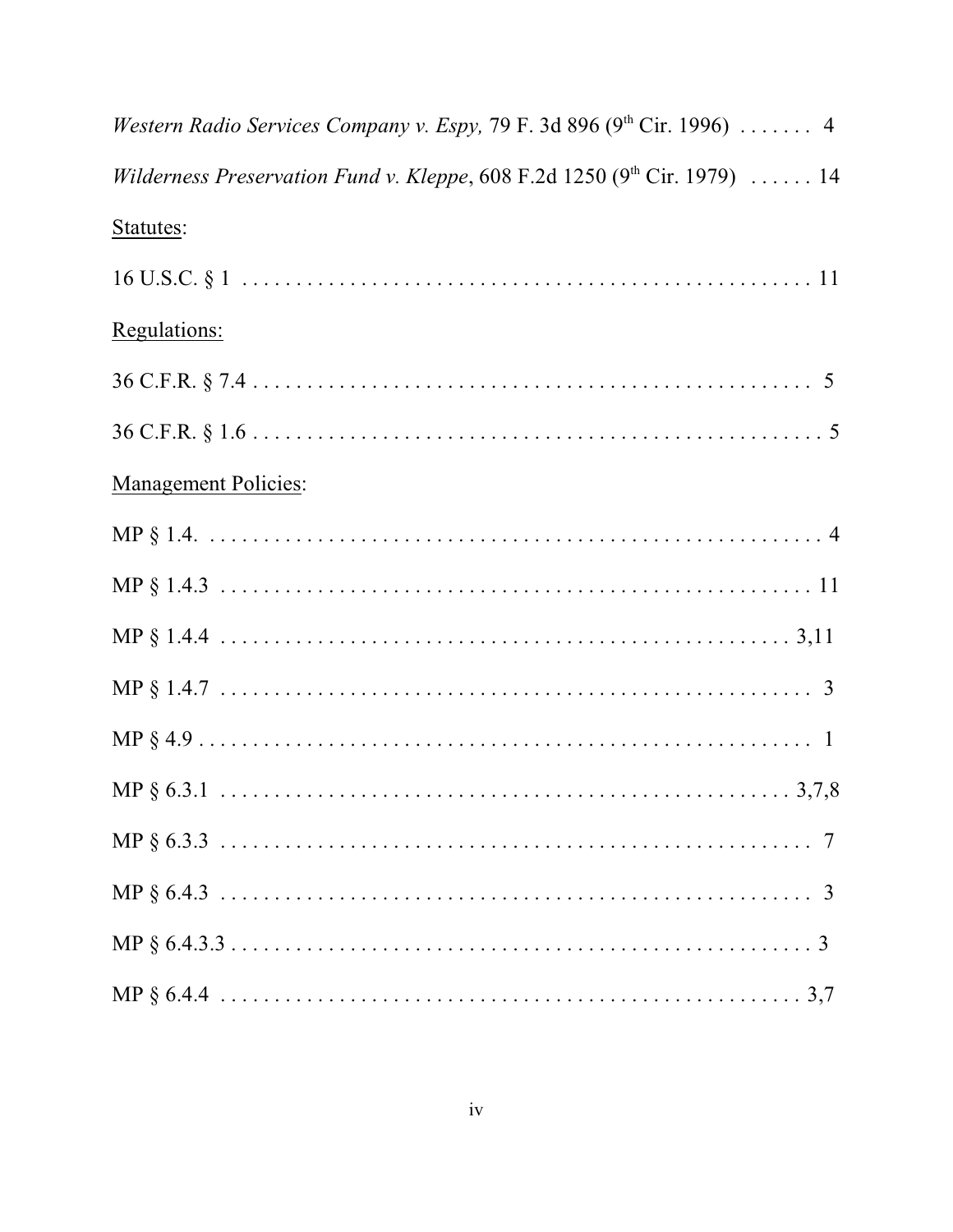#### INTRODUCTION

Pursuant to Ninth Cir. R. 40-1 and 35-1, Plaintiffs-Appellants River Runners for Wilderness et al. ("River Runners"), respectfully file this petition for panel rehearing and rehearing en banc of the panel's July 21, 2009 opinion and order. *See* Slip Op. (attached), published as *River Runners for Wilderness v. Martin*, – F. 3d –, 2009 WL 2151356 (9th Cir. 2009). The panel adopted without modification "as the opinion of our court" the district court's order affirming the National Park Service's ("NPS's") Colorado River Management Plan ("CRMP") for Grand Canyon National Park. Slip Op. at 9279. As a result, the panel adopted an opinion that (1) resolves substantive issues that the parties did not raise, brief, or argue on appeal, (2) conflicts with other decisions of this Court,(3) fails to address or resolve important legal issues presented to it and (4) overlooks or misapprehends material points of fact and law of exceptional importance. This Court should reconsider and amend the panel's opinion, allow for rehearing, or at the very least make its opinion and order unpublished.

#### 1. The Panel Improperly Resolved Issues Never Before the Court.

The panel improperly resolved whether NPS violated the National Environmental Policy Act ("NEPA") when it prepared an environmental impact statement for the CRMP. Slip Op. at 9314-9315. River Runners was the sole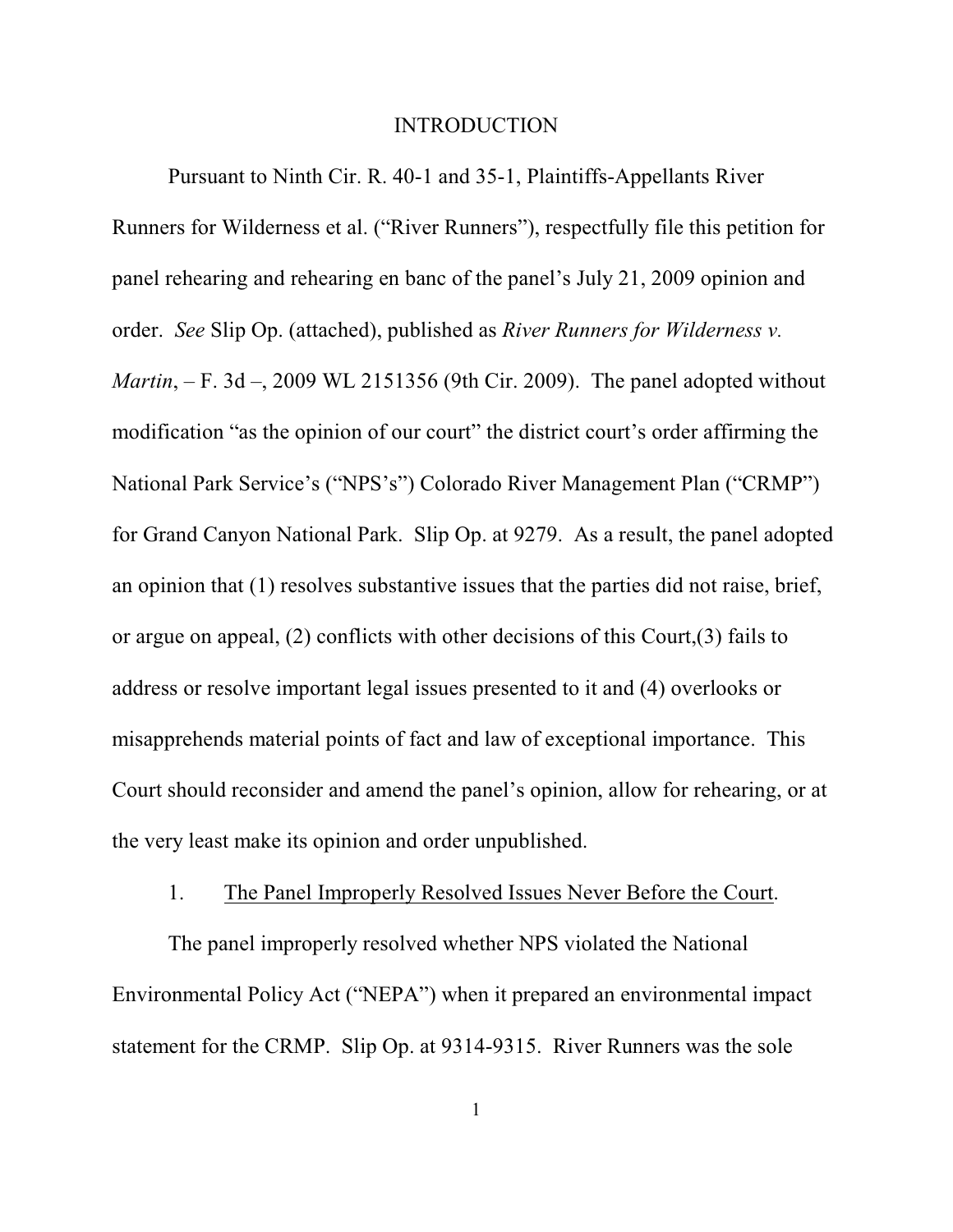appellant in this case and River Runners did not appeal the district court's ruling on the NEPA claim. *See* Dkt. No. 4 (docketing statement); Dkt. No. 14 (opening brief); Dkt. No. 35 (reply brief). No party briefed or argued whether NPS violated NEPA. Similarly, but of less consequence in terms of establishing precedent of this Court, River Runners did not argue on appeal that the 1976 Master Plan or the 1995 GMP created binding obligations on NPS, but the Court's adoption of the district court's order establishes precedent on those issues as well. *See* Slip Op. at 9288. It is improper for the panel to establish precedent on claims or issues that were never appealed, briefed, or argued before this Court.

### 2. The Panel's Opinion Holding that NPS's Management Policies are Unenforceable Conflicts with Another Decision of this Court Evaluating the Enforceability of NPS Management Policies.

The panel adopted a 2007 decision of the district court that ruled that all provisions of NPS's management policies are non-binding. Slip Op. at 9287- 9294. This ruling conflicts with this Court's 2008 ruling that provisions of the policies may be binding and enforceable, depending on the language used. In *Terbush v. U.S.*, 516 F.3d 1125 ( $9<sup>th</sup>$  Cir. 2008), this Court found that the specific "sections of the polices to which [plaintiff's] cite" do not bind the Agency because they do not include "an explicit call for a safety and hazard 'review.'" *Id.* at 1132. But this Court recognized that the Agency's policies may be binding and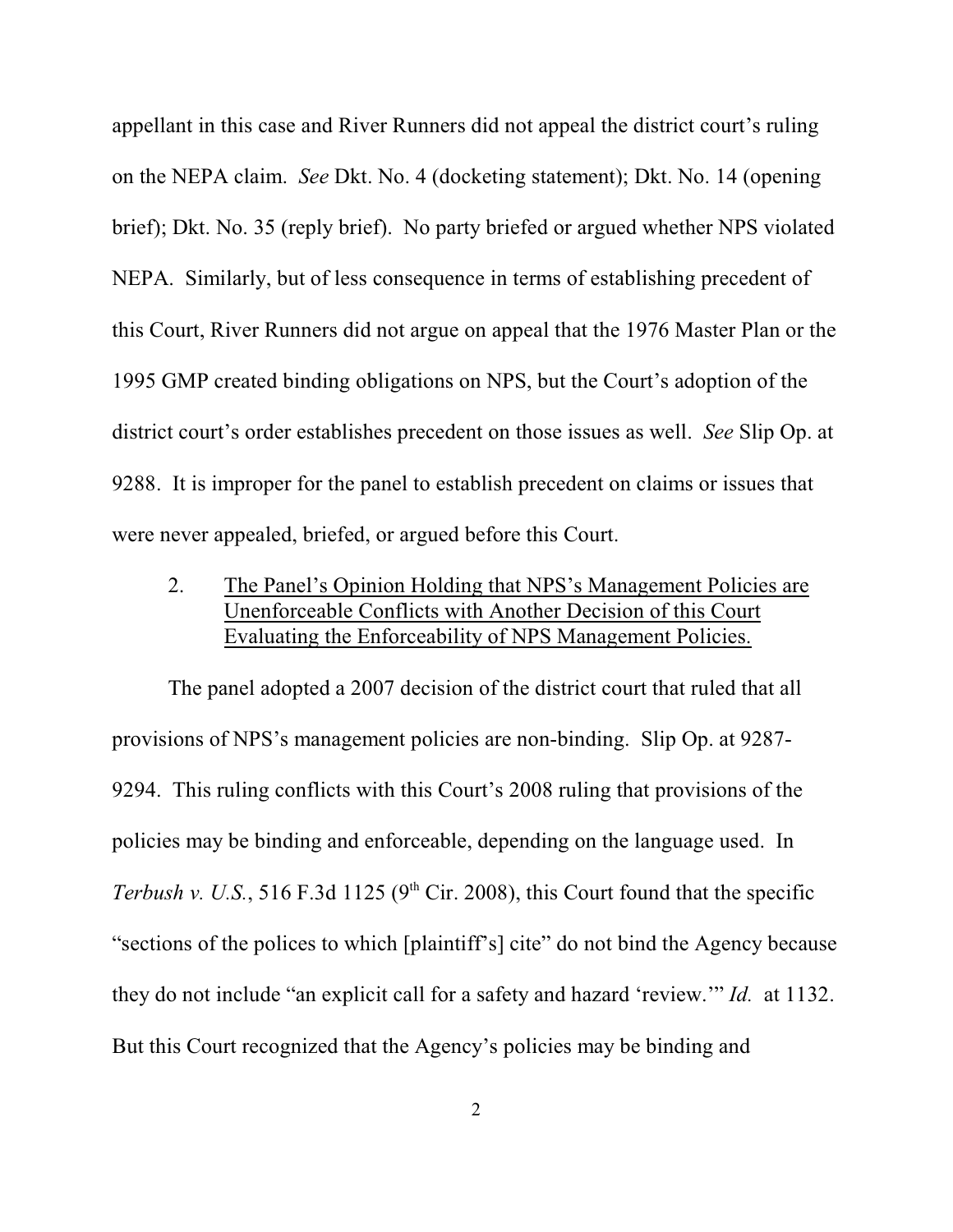enforceable "where the language so indicates." *Id.* This Court noted that, "[u]nlike wetlands and floodplains, for which NPS elsewhere provides further requirements to be met prior to development, no further requirements are provided" for safety and hazard reviews, and that "[a]bsent further mandatory and specific directives . . . NPS is left to balance its various policy mandates of access, safety, and conservation." *Id.* The *Terbush* approach of looking to the language of the policies to determine if specific directives exist is consistent with the Supreme Court jurisprudence that the plain language of agency documents can "create a commitment binding on the agency." *Norton v. Southern Utah Wilderness Alliance,* 124 S.Ct. 2372, 2384 (2004).

Here, the plain language of NPS's policies demonstrates its intent to bind itself. $<sup>1</sup>$  In this respect, NPS's policies differ from the Forest Service Manual and</sup>

<sup>&</sup>lt;sup>1</sup> The policies provide: "Adherence to [the MPs] is mandatory unless specifically waived or modified by the Secretary. . . Park Superintendents will be held accountable for their, and their staff's adherence to [the MPs]." MP (Introduction). The policies' impairment section, for instance, includes binding, mandatory language and "decision-making requirements to avoid impairment." MP § 1.4.7; *see also* MP § 1.4.4 (prohibition on impairment); MP § 4.9 (NPS "will preserve . . .the natural soundscapes"); MP § 6.3.1 (NPS "must ensure that the wilderness character is . . .preserved"); MP § 6.4.3 ("Recreational uses . . .will be of a nature that enable the areas to retain their primeval character . . .[and] provide outstanding opportunities for solitude"); MP § 6.4.3.3 ("use of motorized equipment or any form of mechanical transport will be prohibited in wilderness"); MP § 6.4.4 (only "wilderness oriented commercial services . . .may be authorized if they meet the 'necessary and appropriate' tests").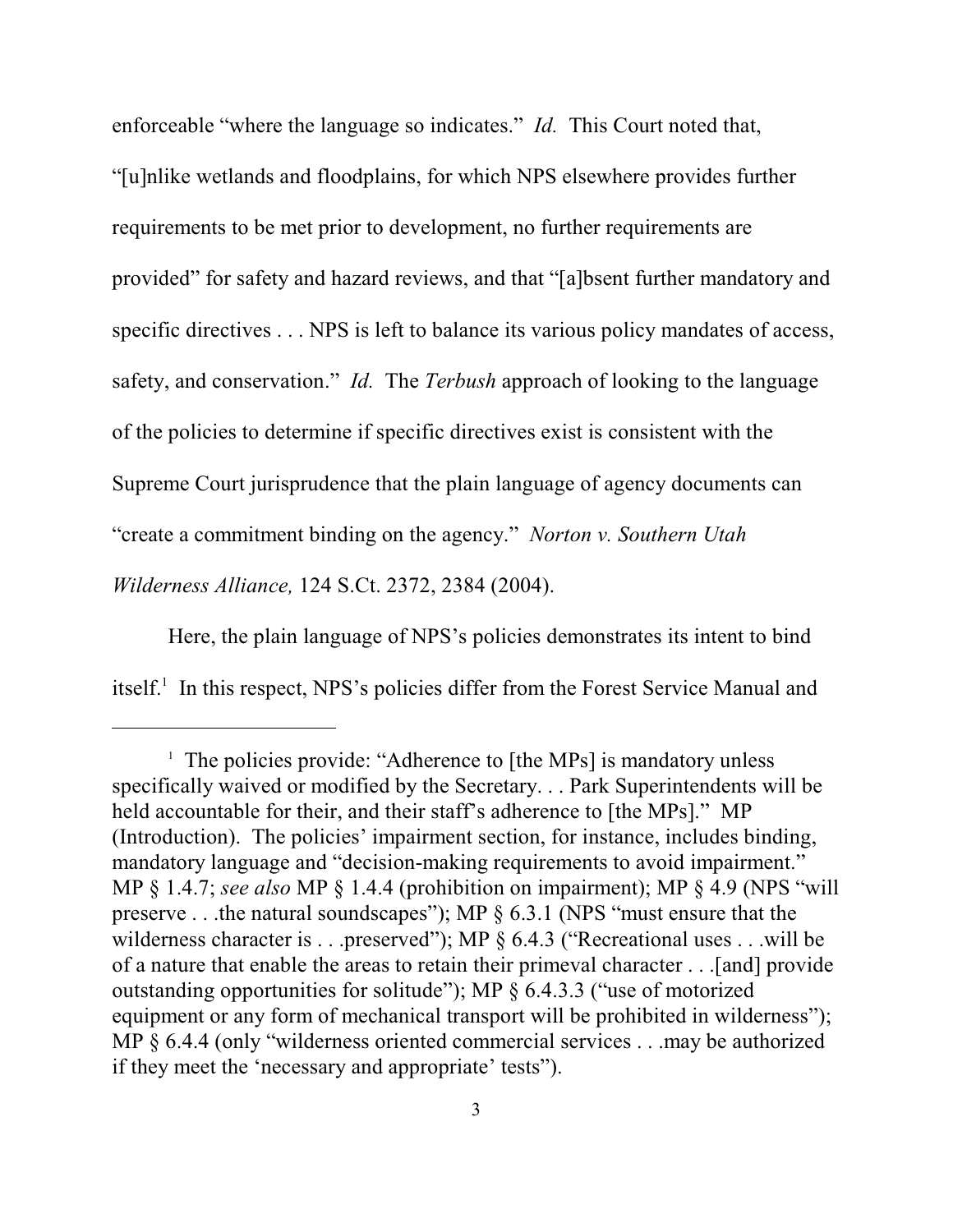Handbook at issue in *Western Radio Services Company v. Espy*, 79 F. 3d 896 (9<sup>th</sup>) Cir. 1996) and the U.S. Customs Manual at issue in *U.S. v. Fifty Three (53) Eclectus Parrots*, 685 F. 2d 1131 ( $9<sup>th</sup>$  Cir. 1982). Unlike the internal agency pronouncements in those cases, the NPS policy provisions include binding, mandatory language indicative of a substantive rule. *See Southern Utah Wilderness Alliance v. NPS,* 387 F. Supp. 2d 1178, 1189 (D. Utah 2005) (NPS's policies "are not a general statement of policy, but prescribe substantive rules"). Indeed, since the district court issued its opinion in 2007, NPS has conceded in court "that § 1.4 [of the policies] serves as NPS's official interpretation of the Organic Act and is therefore enforceable against NPS." *Greater Yellowstone Coalition v. Kempthorne*, 577 F. Supp. 2d 183, 190 n.1 (D. D.C. 2008). This Court should therefore reconsider and amend the panel's order, allow for rehearing, or make unpublished its adoption without modification of the district court's opinion, because it conflicts with *Terbush, Norton*, and NPS's concession in *Greater Yellowstone Coalition*.

## 3. The Panel Overlooked a Binding Regulation Requiring NPS to Comply with its Management Policies.

In adopting the district court's order without modification, the panel overlooked an NPS regulation that requires compliance with its management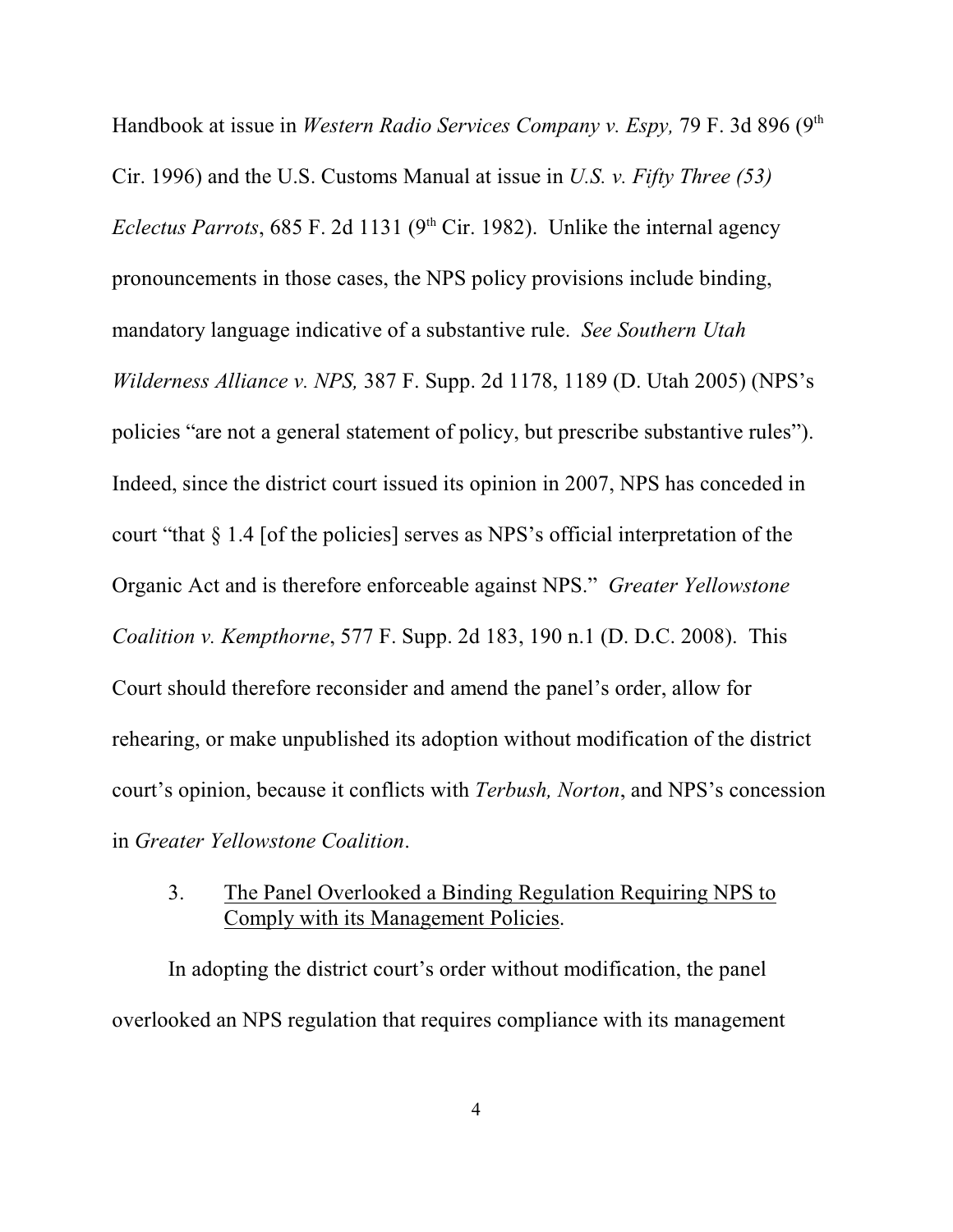policies. Pursuant to the Record of Decision ("ROD") adopting the CRMP, NPS will issue both commercial and non-commercial permits to use the Colorado River in the Grand Canyon. *See* ER 297, 418, 421, 435; *see also* 36 C.F.R. § 7.4 (permit requirement). NPS's regulations mandate that such permits "shall be consistent with applicable legislation, Federal regulations and administrative policies . . ." 36 C.F.R. § 1.6. This regulation creates an enforceable duty for NPS to comply with its policies. Even though River Runners raised and briefed this issue in the district court and on appeal, the panel's order never addresses or resolves it.

4. The Panel's Holding that NPS Management Policies are Unenforceable is Fundamentally Unfair and Inconsistent with the *Chevron* Deference Cases.

 The panel held that NPS' management policies are binding on the courts but not binding on NPS. Slip Op. at 9294. According to the panel, it is appropriate for NPS to use its management policies as a shield to uphold its decisions, i.e., to give *Chevron* deference to the Agency's interpretation of its policies on the ground that Congress delegated authority to NPS to interpret its statutory authority and fill gaps, but it is inappropriate to use the same policies as a sword to determine whether NPS decisions are inconsistent with the policies. *Id*. In other words, courts are to defer to and uphold NPS projects that are consistent with the policies but not set aside projects inconsistent with the same policies.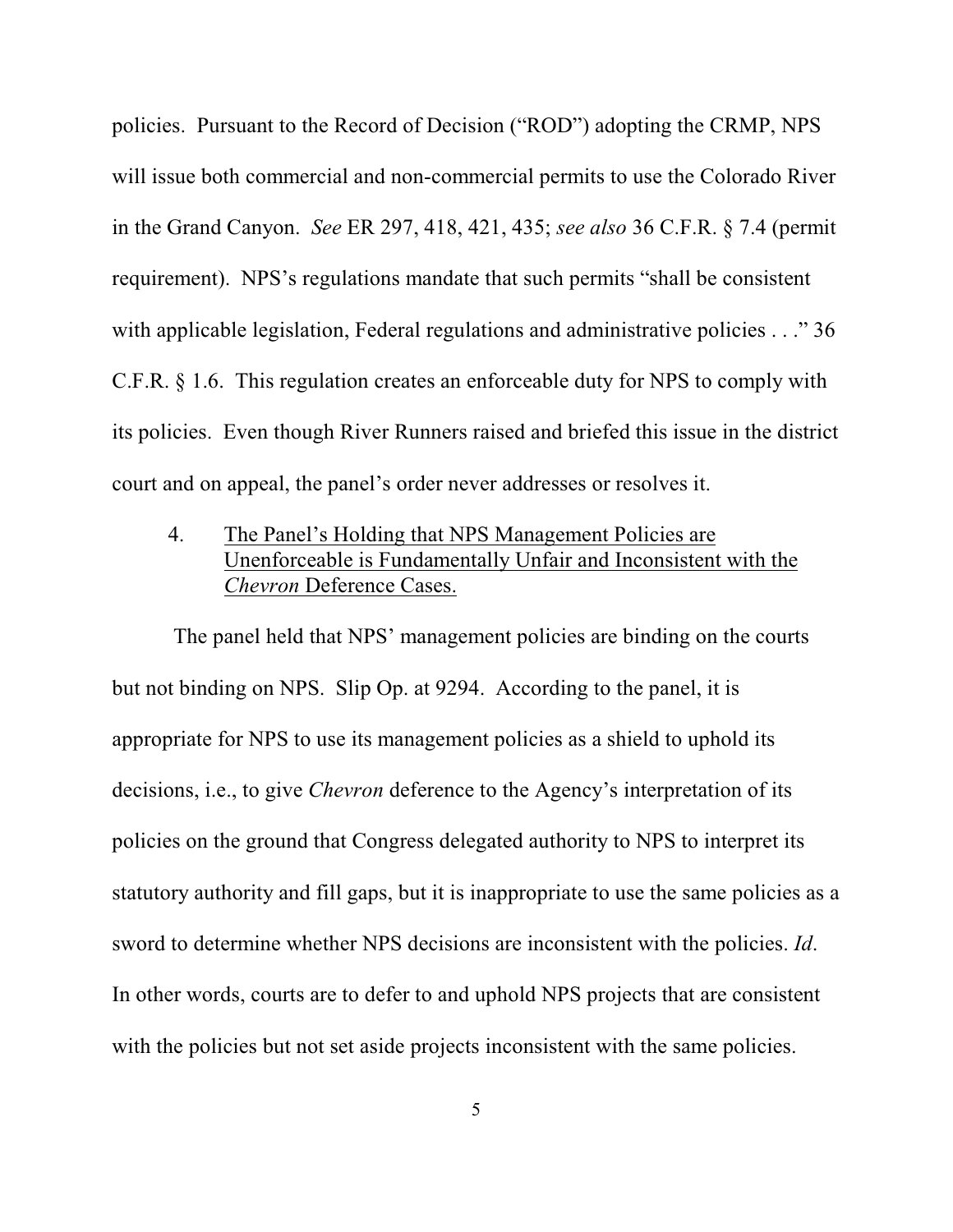This reasoning is fundamentally unfair and inconsistent with the Supreme Court's decision in *United States v. Mead*, 533 U.S. 218 (2001) and this Court's holding in *Northwest Ecosystem Alliance v. U.S. Fish and Wildlife Service*, 475 F. 3d 1136  $(9<sup>th</sup> Cir. 2007)$ , interpreting *Mead*. In these cases, no distinction is made between administrative interpretations of statutory authority that qualify for *Chevron* deference and the binding nature of those interpretations. Agency interpretations qualify for *Chevron* deference "when it appears that Congress delegated authority to the agency to generally make rules carrying the force of law, and that the agency interpretation claiming deference was promulgated in the exercise of that authority." *Mead*, 533 U.S. at 226-227. In this case, NPS should not be allowed to have it both ways: The management policies are either entitled to *Chevron* deference and binding on the courts and NPS or entitled to no *Chevron* deference and non-binding on the Courts and NPS.

5. The Panel Overlooked Mandatory NPS Directives to Manage and Protect the River's Wilderness Character.

The panel held that even if NPS had to comply with the management policies, the Agency did so in this case because the statement of policy section –  $\S$ 6.3.1 – requires NPS to manage the River corridor only to the "extent that existing non-conforming uses allow." Slip. Op. at 9295-9296. More specific provisions of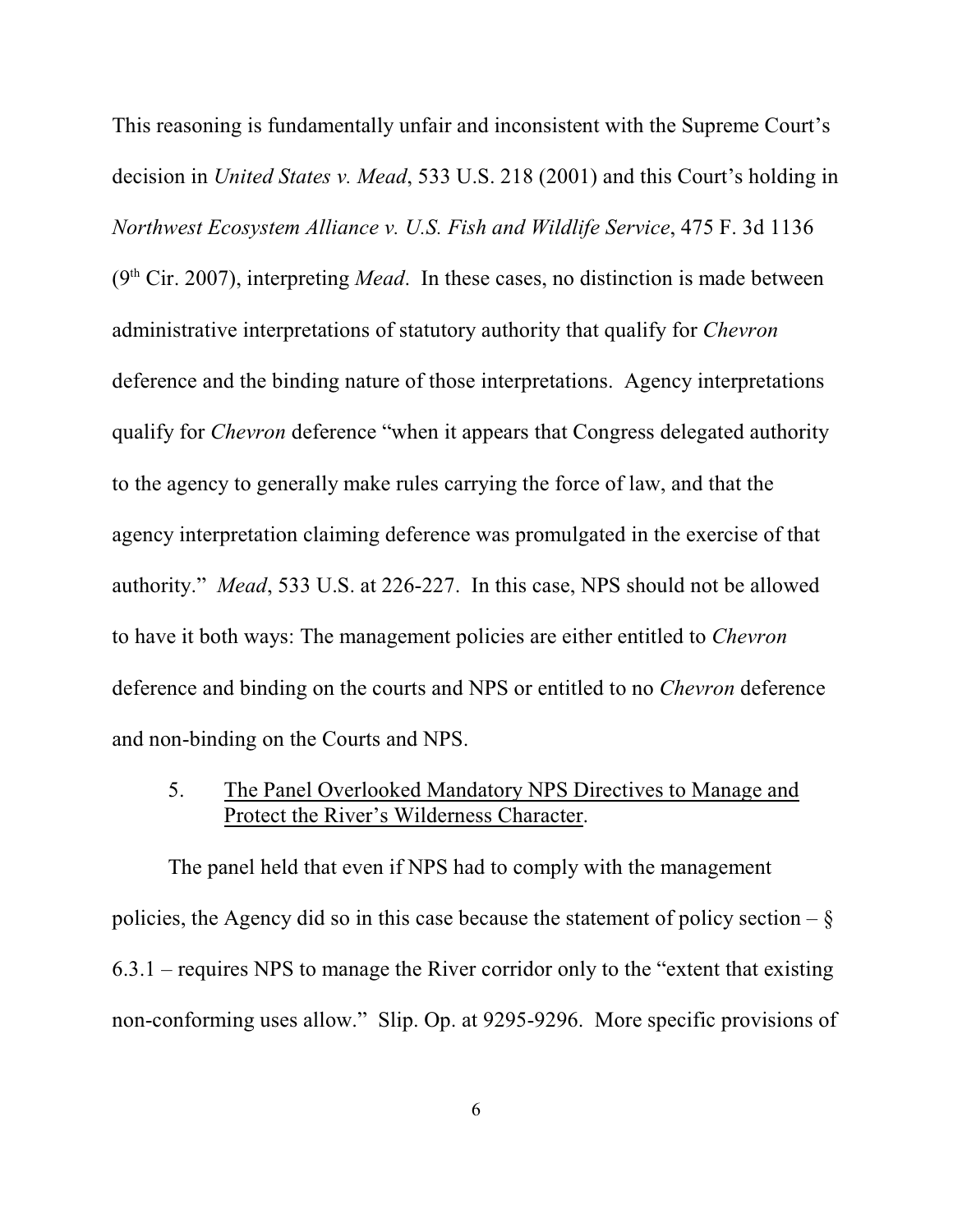the policies regarding how the River corridor is to be managed, however, supersede general policy statements. *See Smith v. Califano*, 597 F. 2d 152, 157  $(9<sup>th</sup> Cir. 1979)$  ("A specific statutory provision will govern even though general provisions, if standing alone, would include the same subject."). The specific policy provisions mandate that NPS prohibit "use of motorized equipment or any form of mechanical transport . . .in wilderness except as provided for in specific legislation." *See* MP § 6.4.3.3. Moreover, only "[w]ilderness oriented commercial services that . . . provide opportunities for primitive and unconfined types of recreation may be authorized if they meet the 'necessary and appropriate' tests." MP § 6.4.4. The policies state that these provisions apply to all classifications of wilderness, including potential wilderness. MP § 6.3.3. NPS's decision to authorize motorized uses of the River is inconsistent with these requirements. NPS reached this very conclusion in 1993. *See* ER 235 (motorized use "is inconsistent with the wilderness criteria of providing outstanding opportunities for solitude and for a primitive and unconfined type of recreation"). Notably, the panel's order overlooks and does not discuss these specific directives. Slip. Op. 9295-9296.

6. The Panel Overlooked the Pertinent Fact that NPS Authorized New Motorized Commercial Services and Issued New Permits in Violation of § 6.3.1

7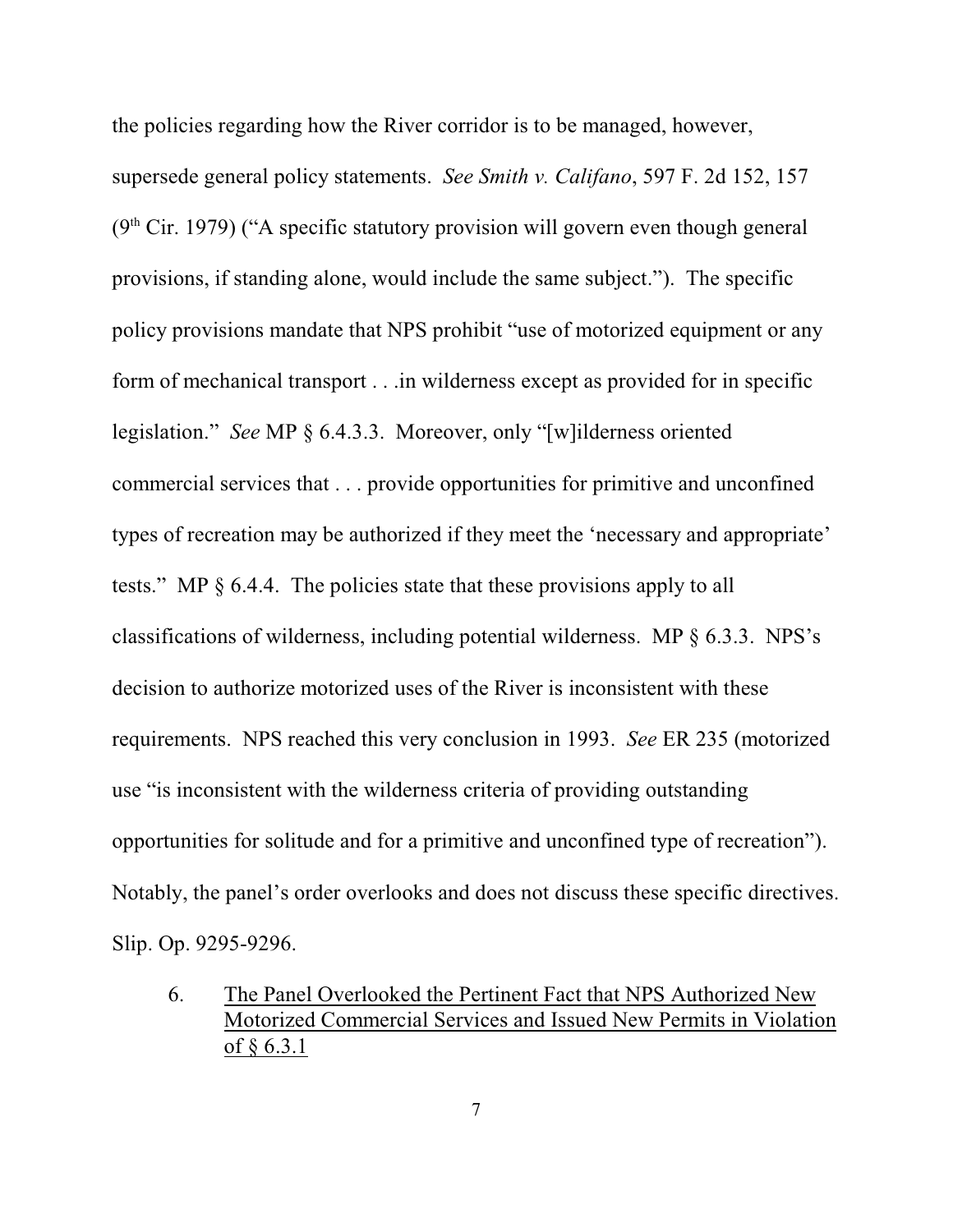Even if the panel was correct that section 6.3.1 of the policies was the sole provision applicable to potential wilderness areas, the order disregards the legally significant fact that all of the contracts for motorized commercial services had expired at the end of 2006 and NPS issued new ten-year contracts for motorized commercial services in 2007 in accordance with the ROD, when it had no duty to issue those contracts or allow for such services. ER 297. Thus, there is no factual basis to conclude that NPS was managing the potential wilderness "to the extent that existing non-conforming conditions allow" or that it was seeking "to remove from potential wilderness the temporary, non-conforming conditions," as required by section 6.3.1. MP § 6.3.1. The panel interprets section 6.3.1 to require "the Park Service to manage the Colorado River Corridor as wilderness to the extent possible given the existing use of motors." Slip. Op. at 9296. But, when the contracts expired there was no longer an "existing use of motors" in the potential wilderness area. Likewise, when NPS issued new ten-year contracts for motorized commercial services in a potential wilderness area, it was in no way "seek[ing] to remove from potential wilderness the temporary, non-conforming conditions" as required by the policies. On the contrary, in issuing new contracts, NPS affirmatively authorized another 10-year, non-conforming condition over which it has complete control. The policies do not allow NPS to reauthorize non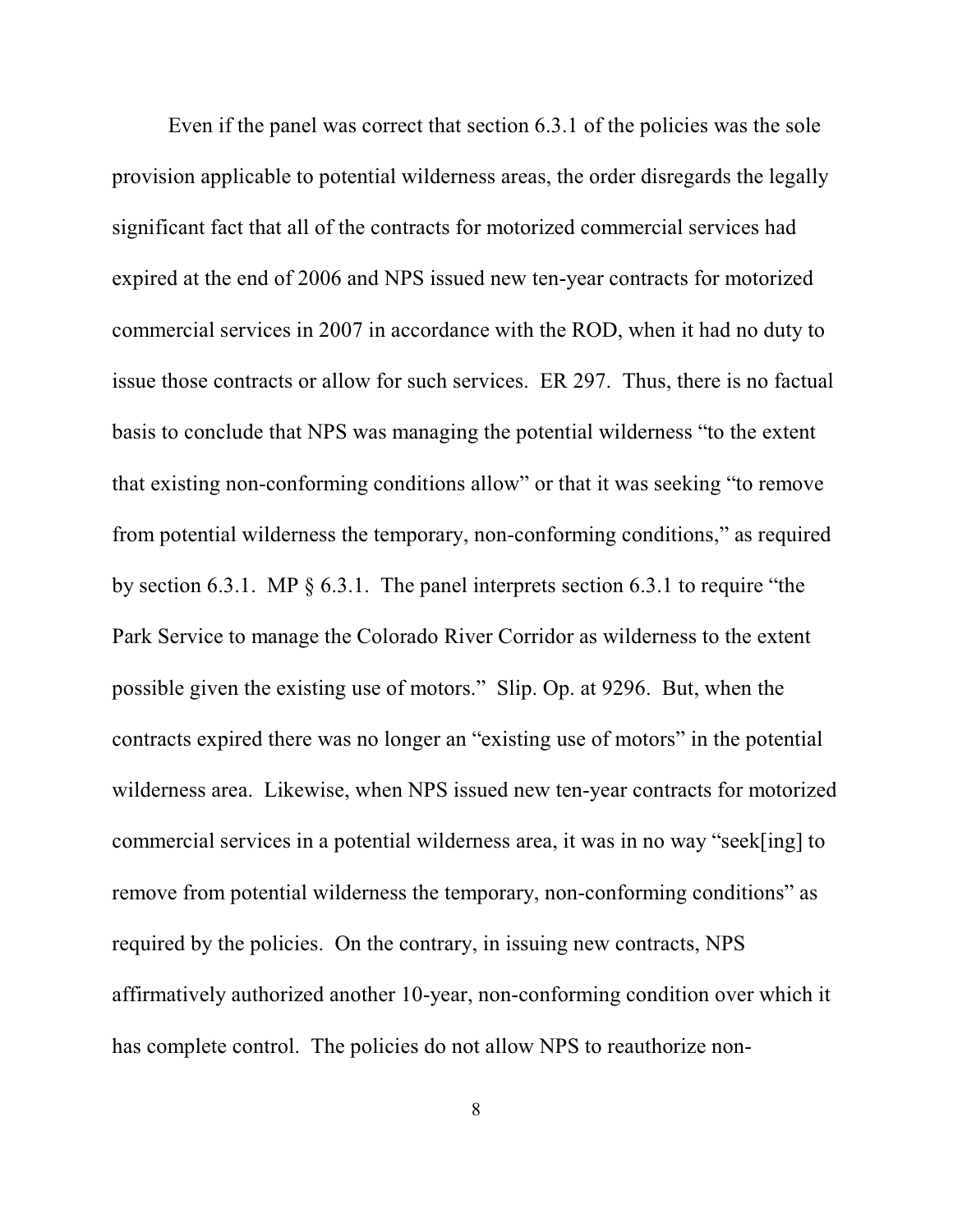conforming uses when such uses have expired.

7. The Panel Mistakes the Concessions Act as the Governing Statute for National Parks.

The panel incorrectly concludes that the Concessions Act provides the governing legal standard for activities in the National Park System. Slip. Op. at 9300. The Organic Act not the Concessions Act, provides the legal standard for managing National Park resources, just as the Wilderness Act provides the legal standard for managing wilderness areas. *See Bicycle Trails of Marin v. Babbitt*, 82 F.3d 1445, 1453 ( $9<sup>th</sup>$  Cir. 1996). Further, the panel fails to explain or reconcile how determining what is "necessary" to protect potential wilderness within National Parks under the Organic Act at issue in this case differs sufficiently from what is "necessary" to protect designated wilderness under the Wilderness Act at issue in *High Sierra Hikers Assn. v. Blackwell*, 390 F.3d 630 (9th Cir. 2004). These are material points of law that the panel failed to address.

8. The Panel's Necessity Ruling Under the Concessions Act is Premised on Improper Evidence.

The panel makes two significant errors of material fact in ruling that NPS found that motorized services are necessary. Slip Op. at 9302-03. First, the panel fails to recognize NPS's own admission that motorboats are a convenience, not a necessity. *See* ER 218, 108, 50-51. Second, the panel's ruling is based upon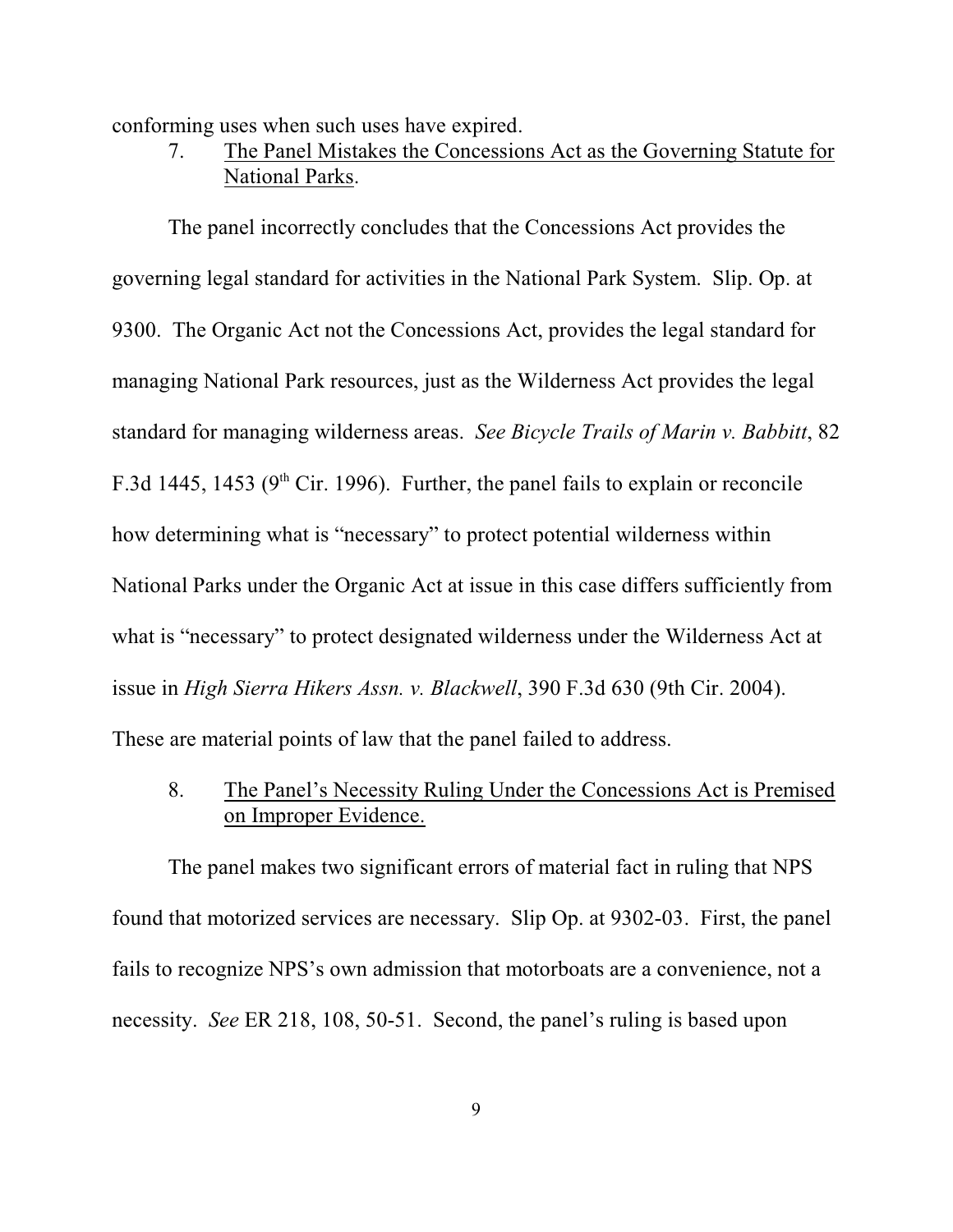improper evidence. The panel's order states:

'[a]s demonstrated by the Park Service's analysis of the no-motor alternatives, a decision by the Park Service to eliminate the motorized trip option would cause a dramatic reduction in the public availability of professionally outfitted river trips[.] Id. at 87. The Park Service explained that 'continued authorization of motorized use for recreational river trips in the [Park] is essential . . . to meeting the . . . management objectives' for the 2006 CRMP. Id. Thus, the Park Service quite clearly concluded that motorized commercial services were 'necessary and appropriate for public use and enjoyment' of the Corridor.

Slip. Op. at 9303. But each of these quotes is a public comment, not any analysis or determination by NPS. *See* ER 347 (Public Comment C8); *compare* ER 348 (NPS Response to Public Comment C8). At oral argument, counsel for NPS argued that the Agency had found that these services are necessary, but he too cited the public comments, not any agency finding or explanation. The panel is correct that a "necessity" finding is a prerequisite to authorizing such services, but it is incorrect that NPS ever found that they are necessary. The panel's adoption of this mistake by the district court compounds the error.

9. The Panel's Order Holding that NPS Complied with the Concessions Act Conflicts with the Law of this Circuit that an Agency's Rationale Must be Contained in the FEIS.

The panel recognizes that "the FEIS and ROD do not contain a specific discussion of the amount of motorized traffic found necessary and appropriate for public use and enjoyment of the Corridor." Slip. Op. at 9303. The panel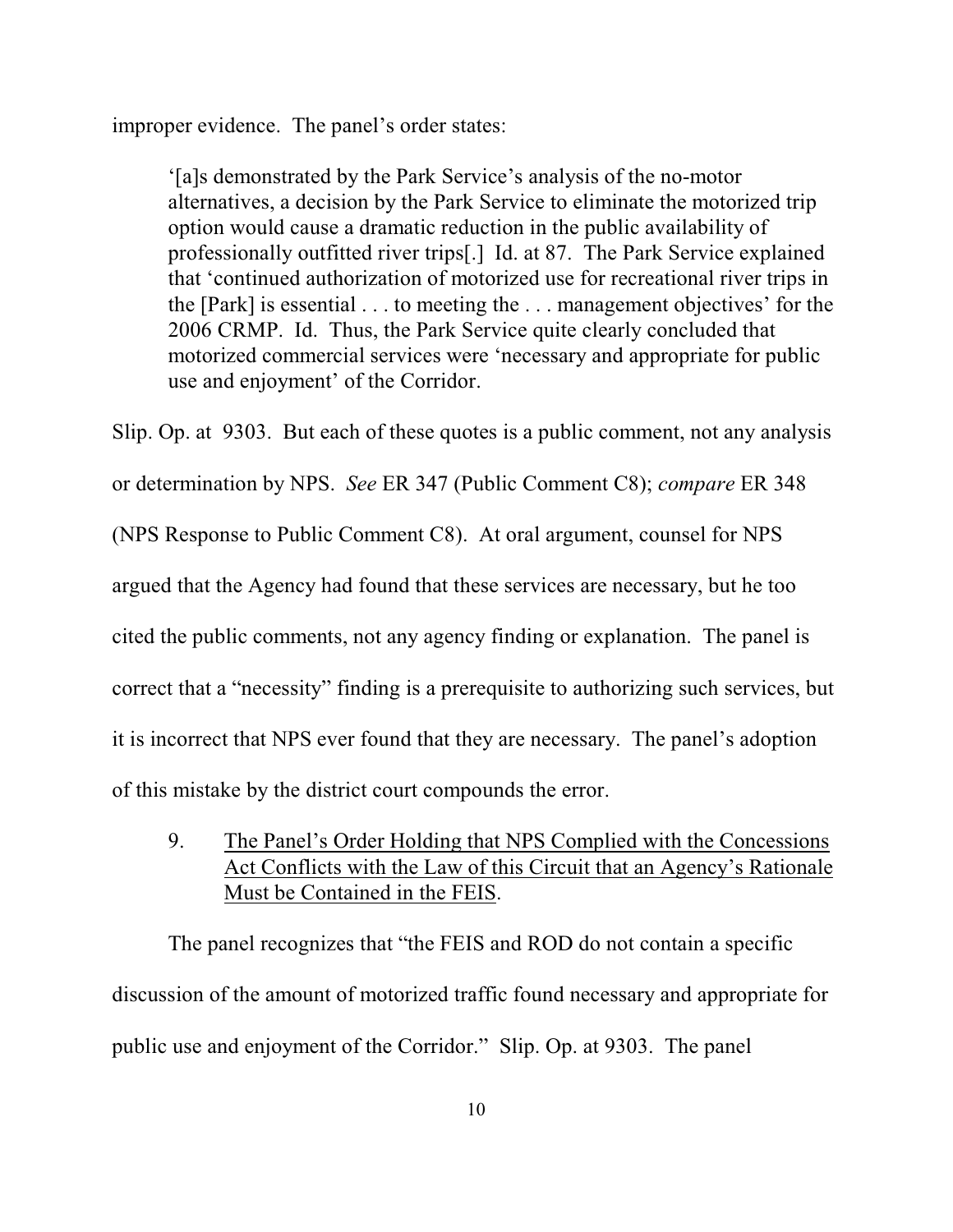nonetheless upheld NPS's finding on the grounds that "the Park Service's decision concerning the amount of motorized trips on the river was made after considering competing alternatives and a significant number of variables." Slip. Op. at 9306. But none of the variables or alternatives considered by NPS, and presented in the FEIS, considered need. As such, NPS's FEIS is devoid of the requisite necessity determination and this is where the agency's defense of its position must be found. *Blue Mountains Biodiversity Project v. Blackwood*, 161 F.3d 1208, 1214 (9th Cir. 1998).

## 10. The Panel Mistakenly Equates the Mandate to Conserve the River's Values to the Highest Practicable Degree with the Organic Act's Non-Impairment Mandate.

The panel acknowledges the adverse effects of NPS's decision on the Grand Canyon's natural soundscape, but apparently concludes that the Park's natural soundscape is conserved to the "highest practicable degree" as required by the Concessions Act because it remains "unimpaired." Slip. Op. at 9308. The duty to conserve park resources to the highest practicable degree, however, is a separate and distinct duty from the duty to prevent impairment under the Organic Act. *See* 16 U.S.C. § 1; MP §§ 1.4.3, 1.4.4. Neither the panel nor NPS has cited a single page in the record where the Agency explains how the major adverse impacts from motorized services to the soundscape and other adverse impacts to visitors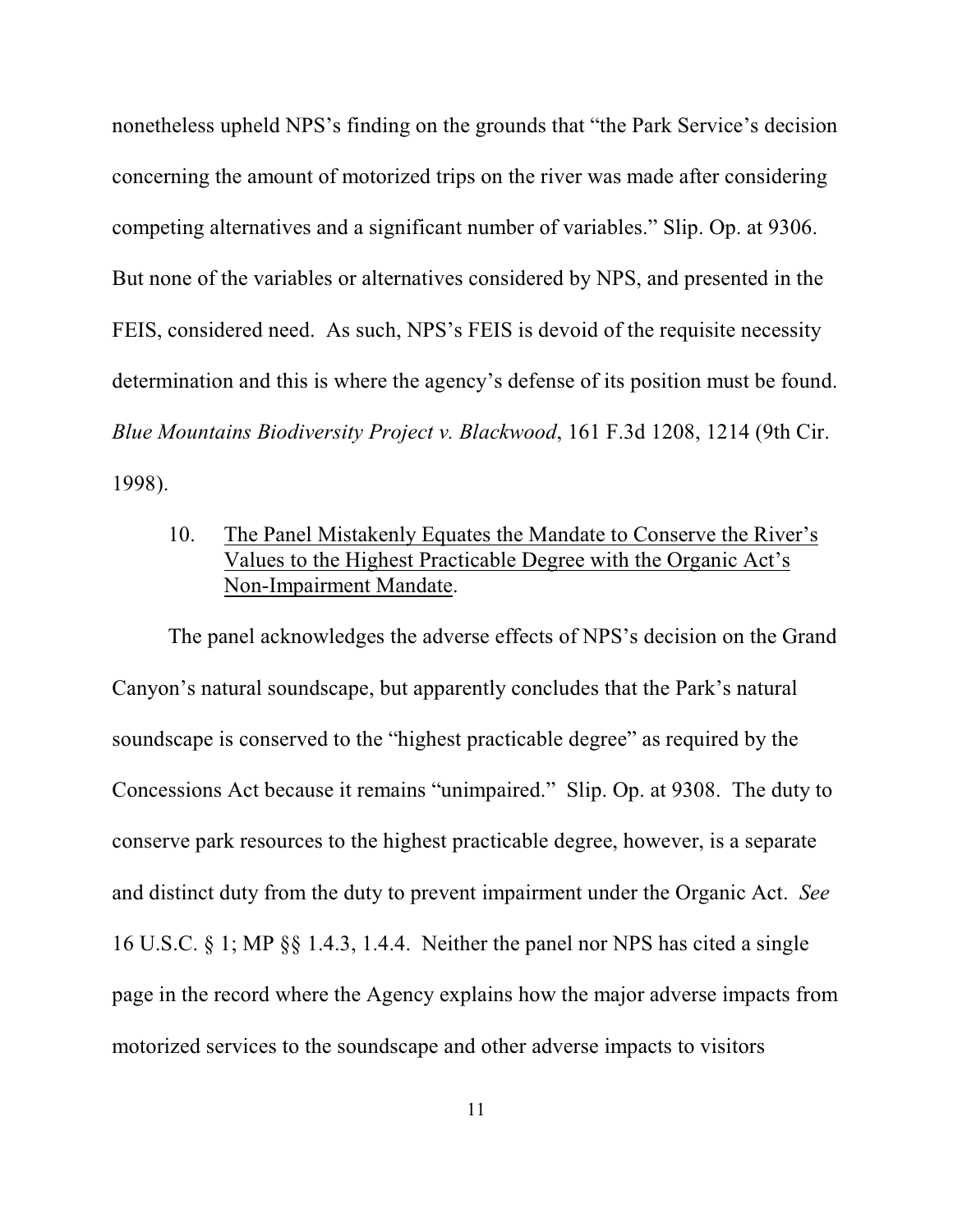opportunities for solitude and primitive and unconfined recreation is consistent with protecting the values of the river to the highest practicable degree.

11. The Panel Misinterprets River Runners' Impairment Claim and Does Not Address the Critical Legal Issue.

The panel upheld NPS's conclusion that increased motorized use of the River corridor (i.e., motorboats, helicopter passenger exchanges, and generators), in conjunction with existing aircraft overflights would not impair the Grand Canyon's natural soundscape. In so doing, the panel overlooked and misinterpreted River Runners' claim. River Runners do not argue that the motorized river traffic – by itself – causes impairment or that motorized river traffic must be eliminated in order to restore the Grand Canyon's natural soundscape. (The Parties, in fact, agreed to bifurcate the liability and remedy phases of this civil action).

On the contrary, River Rivers maintain that NPS's impairment determination is arbitrary and capricious because NPS failed to provide a rational connection between the facts found in the FEIS, i.e., that the cumulative impacts to the Grand Canyon's natural soundscape are "major" and "significant," and the decision made, i.e., that authorizing more motorized use to an already degraded environment will not cumulatively impair the Grand Canyon's natural soundscape.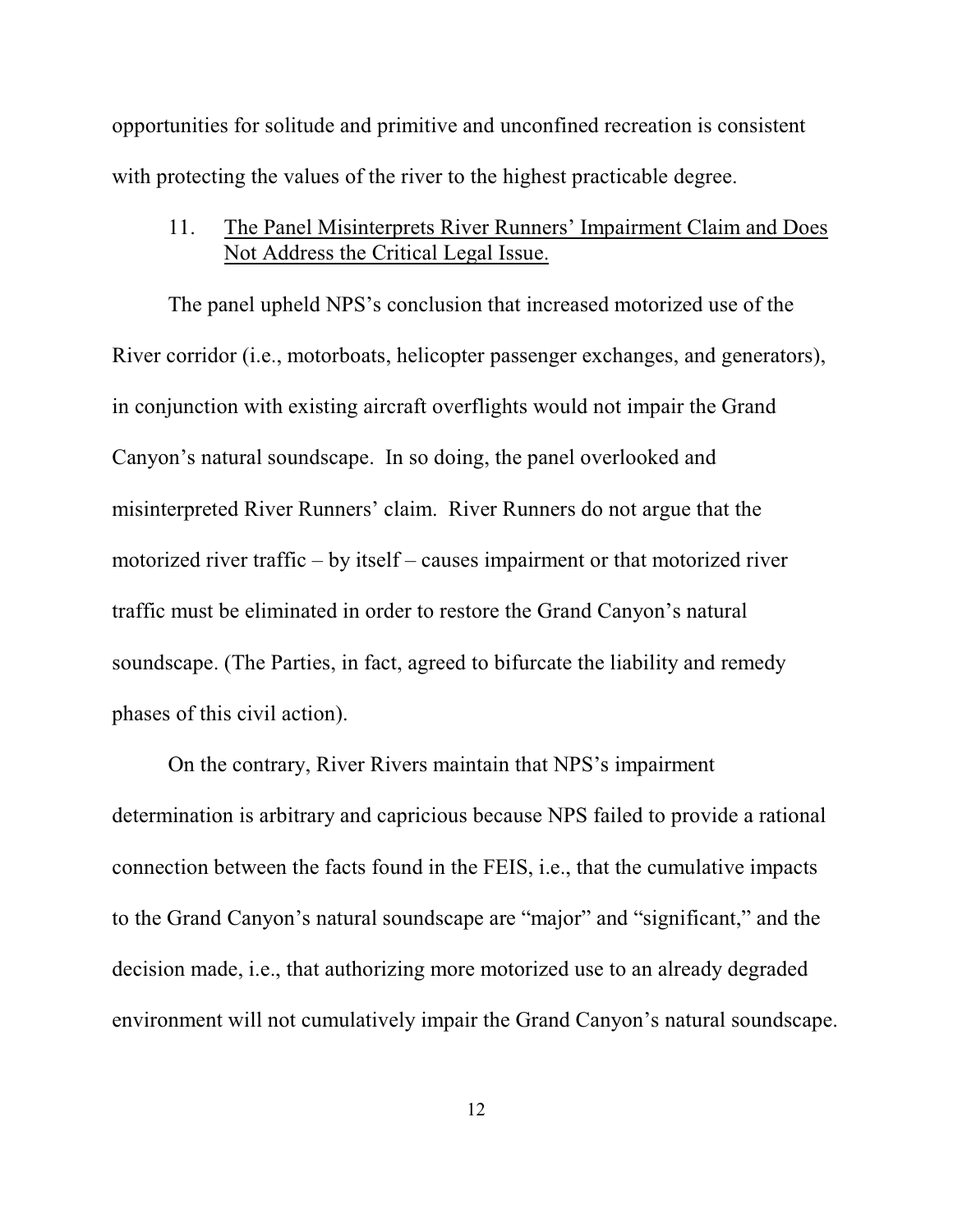*See Pacific Coast Fed. Of Fisherman's Assoc. v. NMFS*, 265 F. 3d 1028, 1034 (9th Cir. 2001) (we must ask whether the agency "articulated a rational connection between the facts found and the choice made"). Much like the Agency's approach to snowmobiling in Yellowstone National Park which was rejected by the D.C. District Court in *Greater Yellowstone Coalition v. Kempthorne*, 577 F. Supp. 2d 183, 195 (D. D.C. 2008), NPS never explained how it could find "major" and "significant" cumulative impacts to the Grand Canyon's natural soundscape from aircraft overflights, air tours, and motorized use of the River in the FEIS and still reach a no-impairment determination. After all, there "is no higher level than 'major' on the impact scale." *Greater Yellowstone Coalition*, 577 F. Supp. 2d at 202. When making an impairment determination, NPS must do more than merely reference a NEPA analysis and then ignore its findings. It must provide an adequate explanation – a rationale – for finding that the cumulative impacts do not rise to the level of impairment. As noted by one court "[m]erely describing an impact and stating a conclusion of non-impairment is insufficient, for this merely sets forth 'the facts found' and 'the choice made,' without revealing the 'rational connection – the agency's rationale for finding that the impact described is not impairment." *Sierra Club v. Mainella*, 459 F. Supp. 2d 76,100 (D. D.C. 2006).

12. The Panel's Order Conflicts with *Wilderness Preservation Fund v.*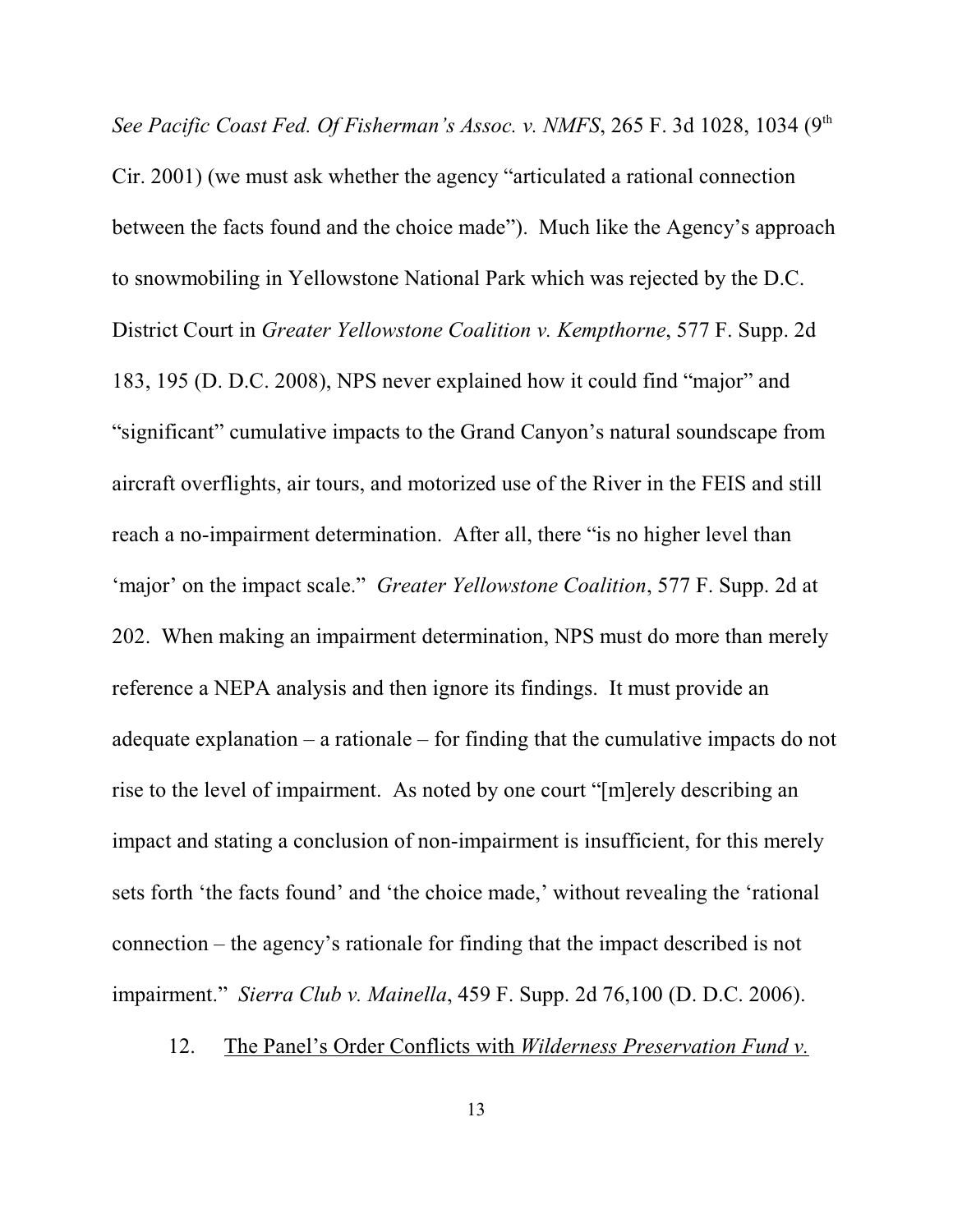## *Kleppe,* which Establishes the Legal Standard for the Free Access Claim.

The panel does not state nor apply the relevant legal standard articulated in *Kleppe* that "allocation [be] fairly made pursuant to appropriate standards." 608 F.2d 1250, 1254 (9<sup>th</sup> Cir. 1979); *see* Slip. Op. at 9308-9311. Instead, the panel appears to adopt a new legal standard, which is: whether or not intervenors, who represent the commercial outfitters and a subset of private boaters, believe that the allocation is fair. Slip. Op. at 9308-9311 (twice stating, including in conclusion, that certain organizations thought the allocation was fair.) That is not a standard of fairness anymore than it would be to state that the allocations are unfair simply because River Runners may not like them. The court never articulates any standard of fairness used by NPS in allocating use in a split system.

## 13. The Panel Overlooks Material Facts Demonstrating that the Allocations are Unfair.

Evidence in the record demonstrates that people who do not want nor need commercial services have to use such services in order to gain access to the Colorado River. *See* ER 281-283, 286 -287. The panel's order does not address this evidence in the context of the Concessions Act claim where River Runners argue that unnecessary amounts of commercial services are authorized nor in the context of River Runners' Organic Act free access claim where we argue that the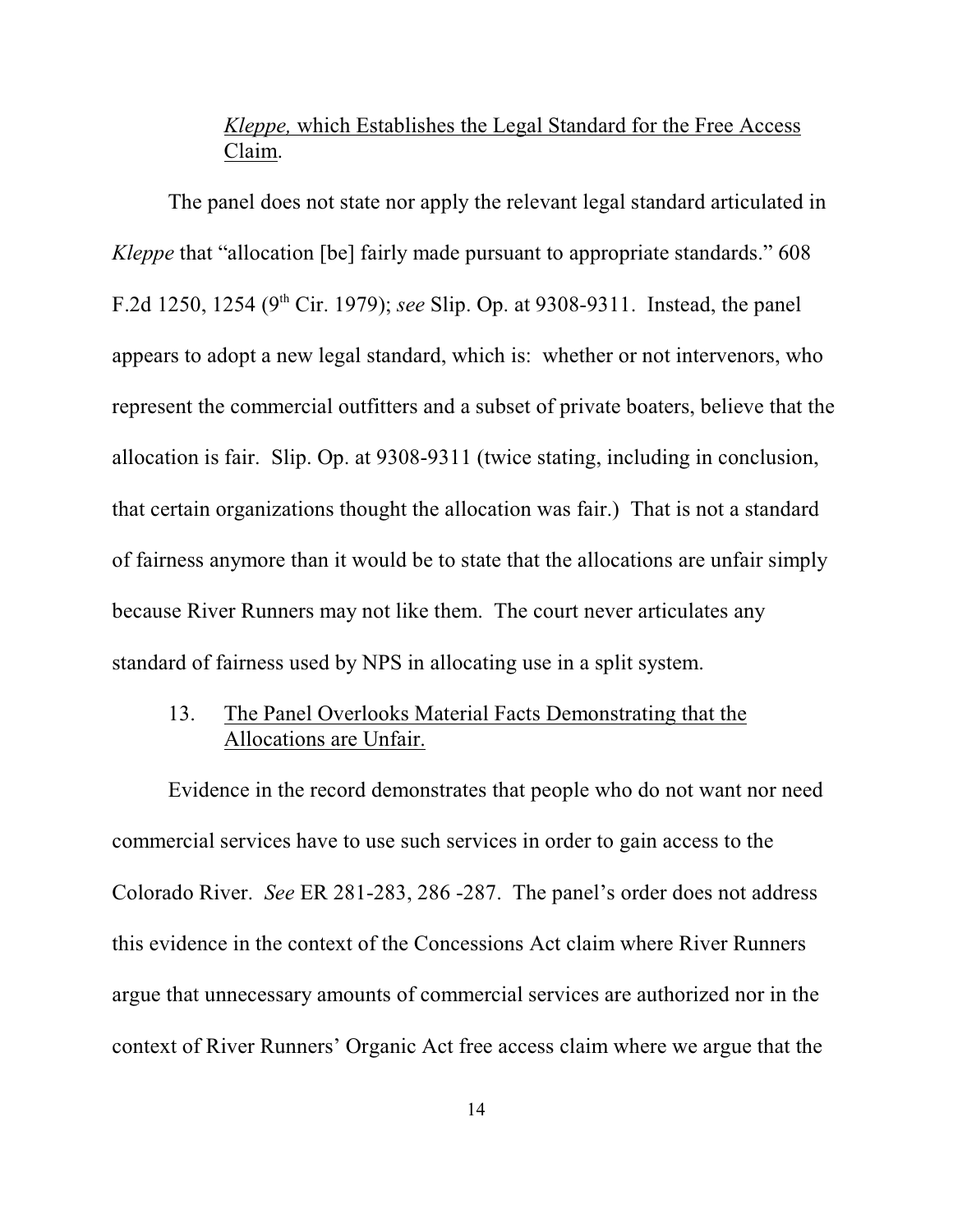allocations are inequitable, forcing the public to pay commercial outfitters for access to their public lands and waters. In fact, this crucial evidence is not discussed or mentioned anywhere in the panel's order. Slip. Op. at 9277-9316.

#### **CONCLUSION**

River Runners respectfully request that this Court reverse the panel's decision or restore the case to the calendar for re-argument or re-submission. In the alternative, this Court should issue a new or modified opinion, rectifying and addressing the errors stated above. Finally, if this Court chooses to affirm without modification the district court's decision, it should do so in an unpublished opinion that does not establish new and conflicting precedent within the Court.

Dated: September 3, 2009. Respectfully submitted,

 /s/ Julia Olson Julia A. Olson Wild Earth Advocates 2985 Adams Street Eugene, OR 97405 (541) 344-7066 [jaoearth@aol.com](mailto:jaoearth@aol.com)

 /s/ Matthew Bishop Matthew K. Bishop Western Environmental Law Center 103 Reeder's Alley Helena, MT 59601 (406) 324-8011 [bishop@westernlaw.org](mailto:bishop@westernlaw.org) Attorneys for Plaintiffs-Appellants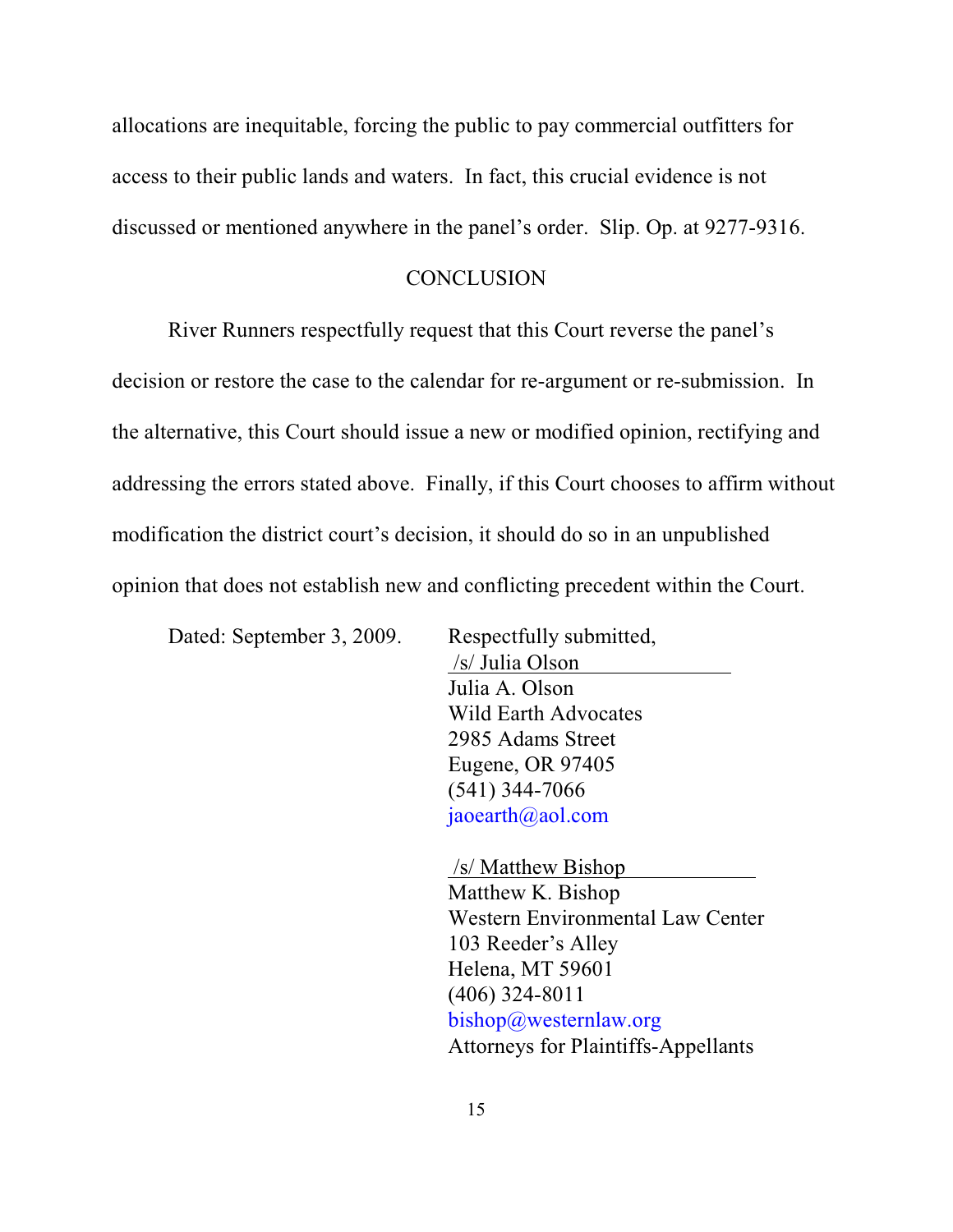#### CERTIFICATE OF COMPLIANCE

Pursuant to Ninth Cir. R. 40-1 and 35-1, undersigned counsel of record for River Runners hereby certifies that this Petition for Panel Rehearing and Rehearing En Banc is proportionally spaced, has a typeface of 14 points or more, contains 3413 words and is within the 15 page limit. River Runners' counsel relied on Corel Word Perfect 12 to obtain the word count.

> /s/ Julia A. Olson Julia A. Olson